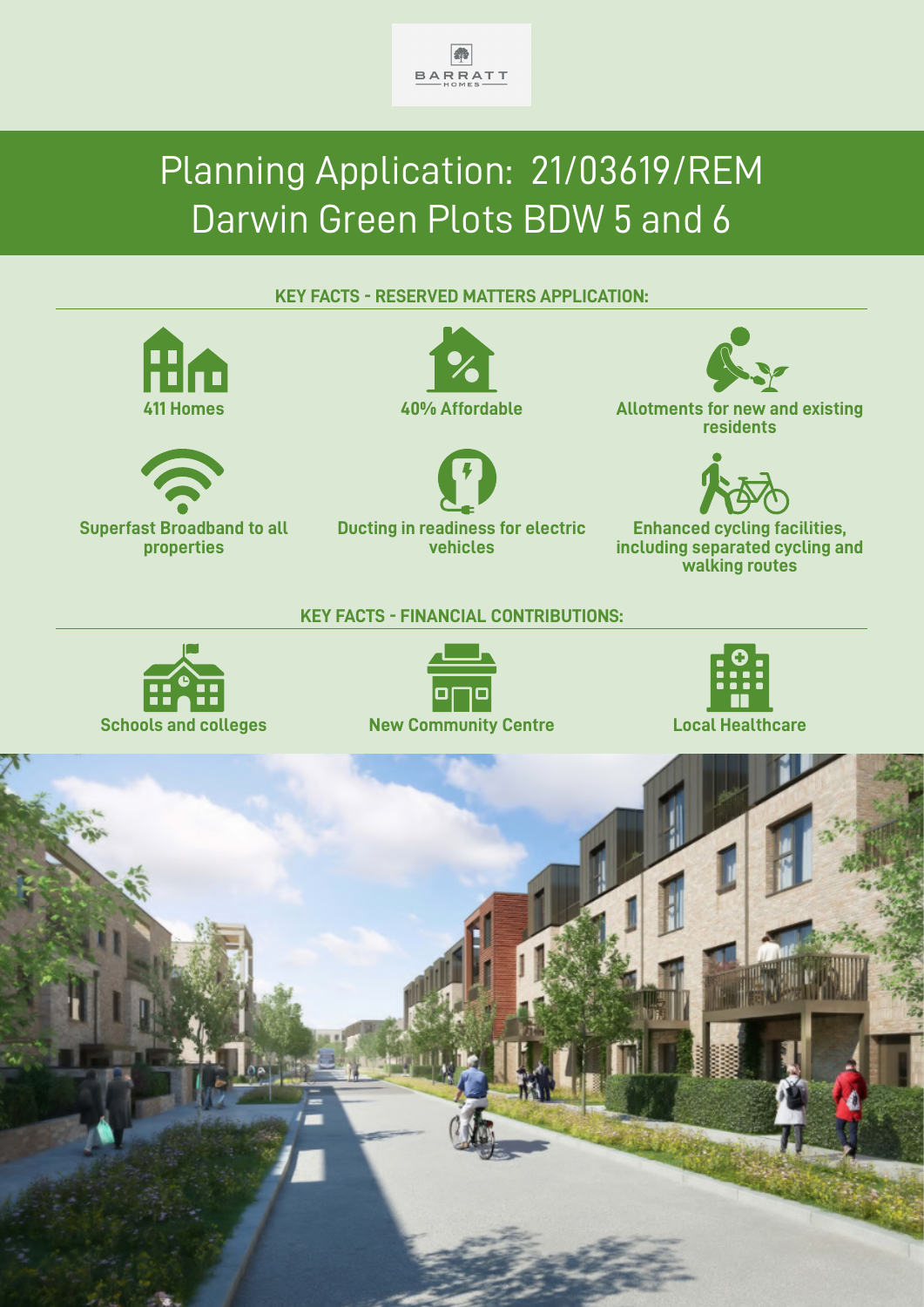The site is for 411 homes, comprising Phases 5 and 6 of the Darwin Green development that already has outline planning permission under planning reference 07/0003/ OUT.

These proposals form the northernmost section of Darwin Green and include the creation of an access road onto Histon Road, in accordance with the outline planning permission.

A number of meetings with residents and elected members took place prior to the submission of the planning application, these are outlined in the Statement of Community Involvement for the site. As a result a significant number of changes have been made to the proposed development including:



## **THE SITE**

### **HOW HAVE WE LISTENED**

## **Reduction in height of buildings along the Eastern boundary**



**Retention of a number of sensitive hedgerows**



**Ensuring all homes comply with National space standards**



**Providing ducting for electric vehicle charging points on all properties**